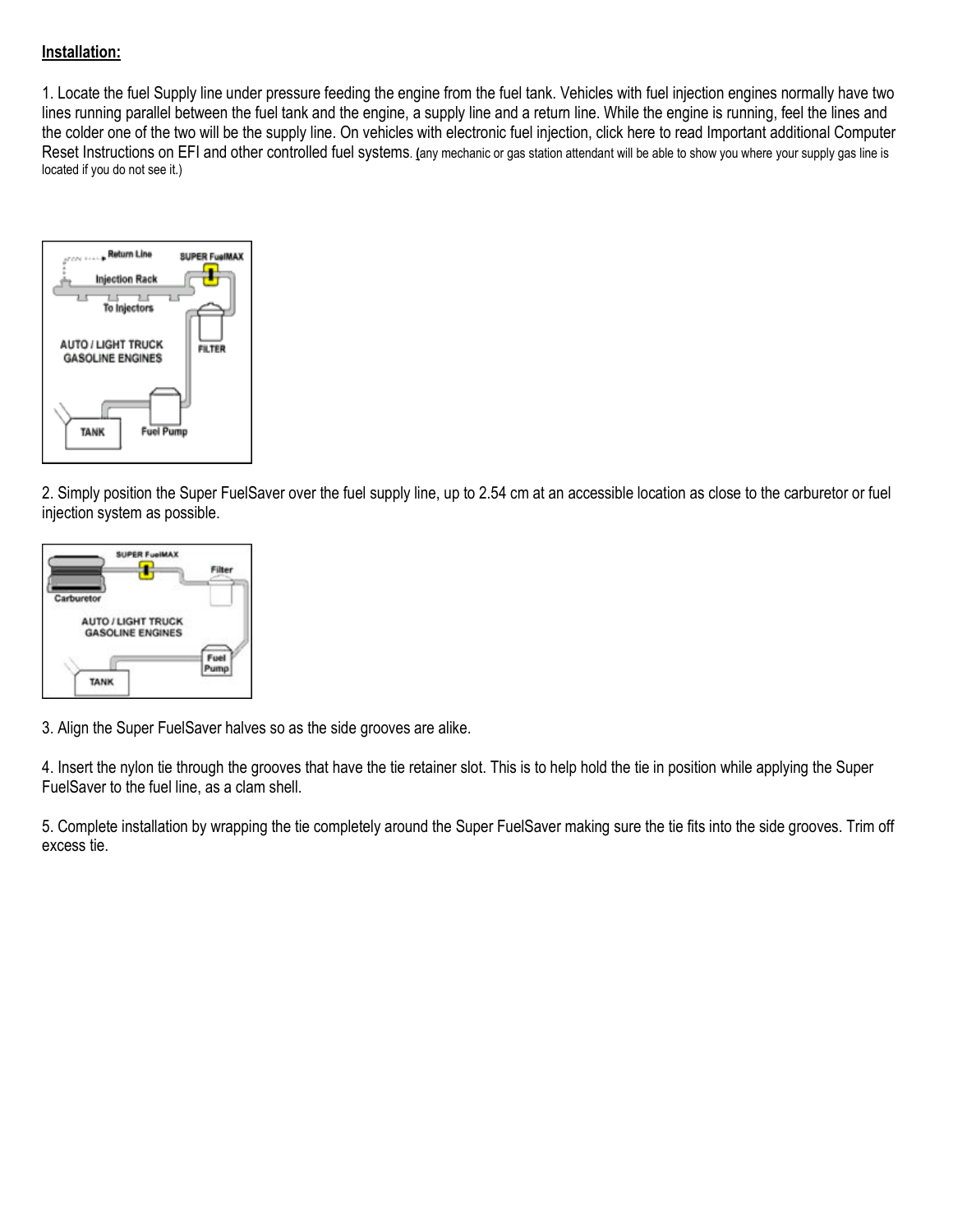#### **Frequently Asked Questions:**

#### **What types of vehicles is FuelSaver effective on?**

All types including boats, RV's, 18 Wheelers, Heavy Equipment, and all Cars and Trucks. SuperFuelSaver also works on diesel engines. FuelSaver has even been installed on large Caterpillar machines and increases their performance.

#### **How does FuelSaver work?**

In a normal state, hydrocarbon fuel and air both are neutral and molecularly repel, resulting in inefficient burn, this creates emissions. After going past the FuelSaver device, the hydrocarbon chains are fractured into smaller pieces by resonance, and now positively charged the fuel molecularly attracts air for better oxidation. This results in a more complete burn, thereby saving fuel (increasing your mileage) and reducing emissions.

#### **What does FuelSaver do to gasoline?**

FuelSaver decreases the level of hydrocarbons and noxious gases therefore increasing performance and fuel efficiency. Because SuperFuelSaver increases your gasoline burn ratios you get more gas mileage and reduced emissions. Simple and effective.

#### **Do you have any specific stats on this?**

Yes, FuelSaver has tested to reduce Hydrocarbons by 59%, Noxious Gas by 38%, and Carbon Dioxide by 2.5%, and NonMethane Hydrocarbons by 67%.

#### **Is FuelSaver a patented product?**

Yes, the process by which SuperFuelSaver and its predessor FuelSaver use high energy Neidymium blends to achieve there results are patented by the General Motors Corporation. The patent numbers are 1) #4,802,931, 2) #4,496,395, and 3)#4,770,723. The FuelSaver product also has two patent applications with the US Patent Office 1)#07/458,412 and 2)#09/504,756.

#### **How long as FuelSaver been for sale?**

FuelSaver has been sold in more than 70 countries for over a decade. Millions of units have been sold worldwide. In many countries gas sells for \$4-\$6 a gallon. This has made FuelSaver very popular and the product has been endorsed by many foreign government agencies. The manufacturer has been in business since 1979. Dr. Kane, the inventor of Max Products, also invented the radio pager or commonly known as a pager almost 30 years ago.

#### **Do you know what percentage of the product gets returned since it has an unconditional money back guarantee?**

Yes, less than 1 out of a 1,000 units are returned due to customer dissatisfaction.

#### **Engine Application:**

#### **What kind of fuel line can it be installed on?**

All types of lines--metal, plastic or rubber, but optimum results are achieved on metal line, so if the fuel line is a combination of metal and rubber, then install it on the metal section.

**Will it work on fuel injection?** Yes, place Super FuelSaver as close to the injection system as possible.

**Can I place the Super FuelSaver before the injector pump?** Yes.

**How far back from the combustion chamber will the device work?** We have installations in which the Super FuelSaver is working well at three feet from the combustion chamber.

**Will it work on fuels other than Gasoline?** Yes, it will work on gasoline, diesel, but the percentage of improvement differ from one type to the other.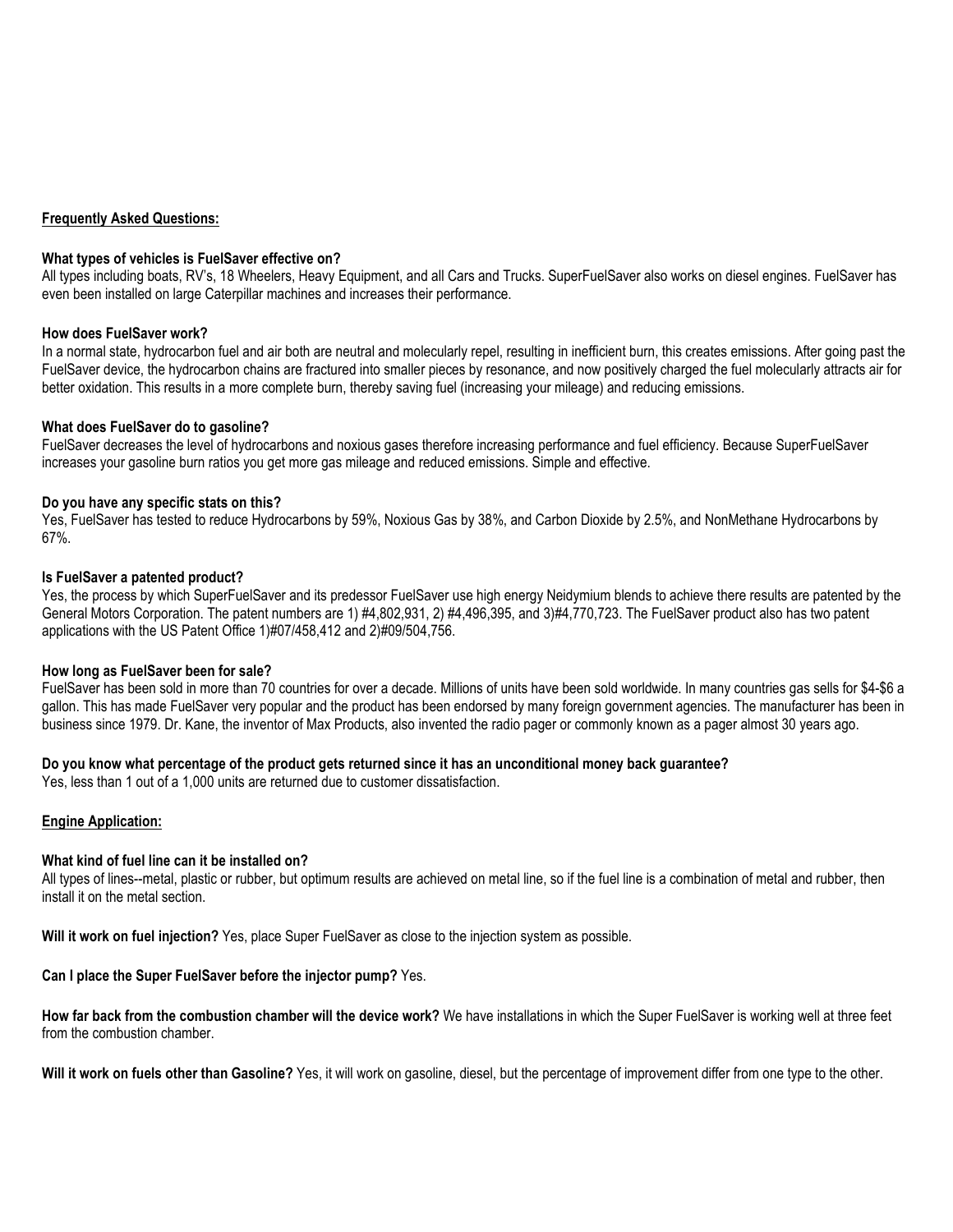# **What fuel does it work best on?** Gasoline - All octane levels.

## **What fuel does it work on least?** Natural gas. (Due to it's pre-existing efficiency.)

## **When should I check my mileage and when can I expect results?**

Make sure you check your mileage before you install the Super FuelSaver. Mileage is the sum of the total miles driven divided by the amount of fuel used. Most people believe they are receiving better mileage than they actually are. After installing the Super FuelSaver we suggest that you drive 1500 miles of normal driving before checking for improvement.

# **Why 1,500 hundred miles?**

This allows the Super FuelSaver to do it's job of removing the carbon/varnish deposits. Remember it took thousands of mils to build up these deposits in your engine.

# **Does high temperature effect performance?**

The Super FuelSaver is designed to operate in temperatures up to 590o F (310o C). The Super FuelSaver should not be placed in close proximity to the point of exhaust.

## **Do I need to adjust my carburetor?**

No, you should not have to make any adjustments to see an improvement.

#### **Don't Forget!**

Install according to the package instructions. When installing on fuel injection systems, remove the negative side of the Battery (-) for at least 5 minutes after you install the Super FuelSaver. This allows the computer to readjust itself.



Note: Make sure the side grooves for the tie are aligned before securing. If desired results are not achieved, rotate 90 degrees and move 10 cm in either direction on the fuel line.

#### **Fuel and Environmental Saving Tips to Maximize Super FuelSaver:**

On fuel injected engines that have 2 lines coming from the tank to the engine the Line that is cold to the touch, with the engine running, is the fuel supply line. The warm line is the return line.

Keep your tires inflated to the maximum recommended pressure. Correct pressure can improve mileage 1% for every 2 pounds needed for correct pressure.

Drive at a moderate speed, most vehicles average 18% better fuel mileage at 55 mph than at 65 mph. Drive at a steady pace, varying speed as little as 5 mph can cost 1 mile per gallon.

Turn off your engine if stopped for more than 1 minute. Restarting uses less fuel than idling.

Keep windows closed at highway speeds. Open windows increase drag and reduce mileage.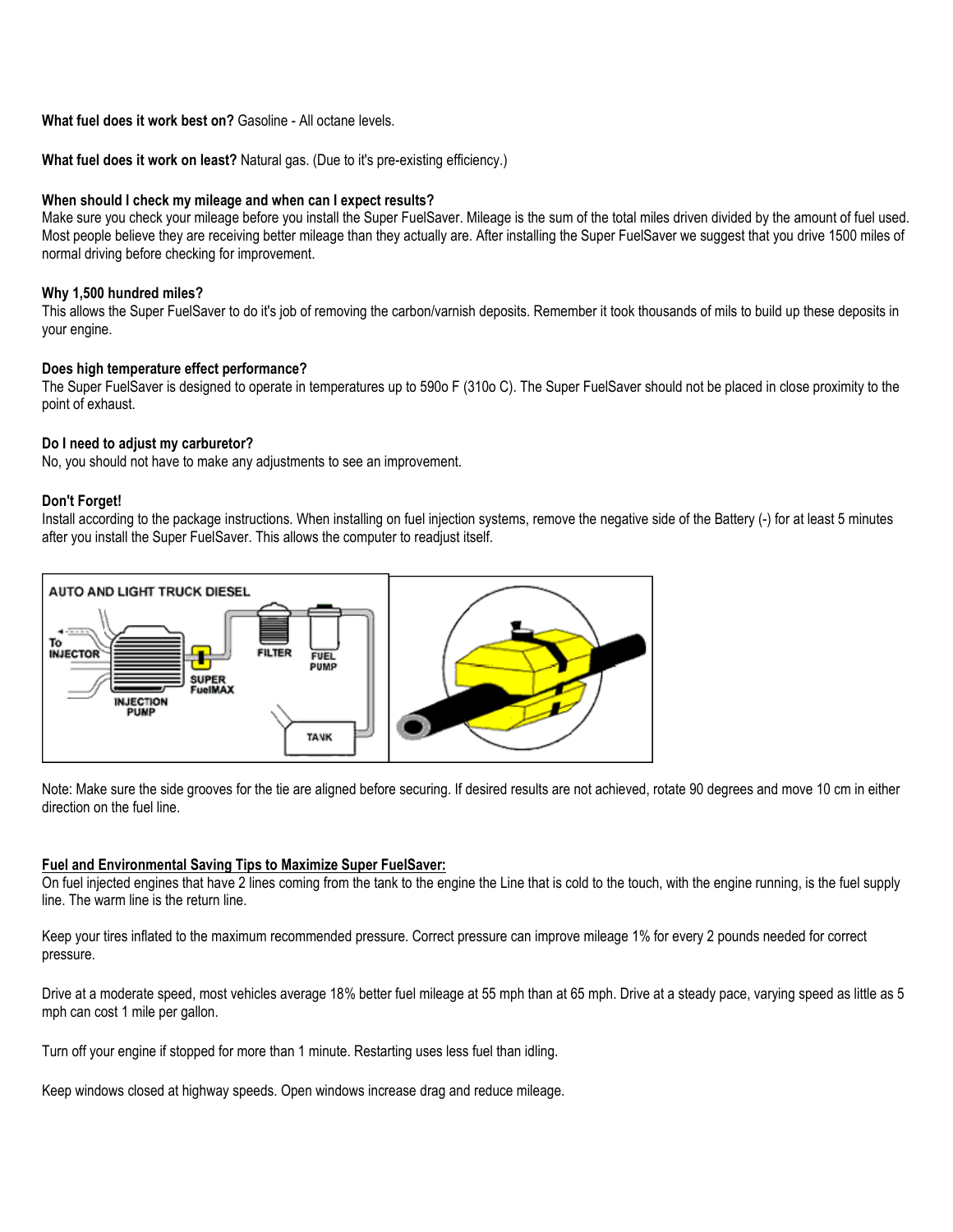# **Frequently Asked Questions**

### **Will FUEL SAVER void my new car warranty?**

No. Since **Fuel Saver is a retro-fit device, it will not void your vehicles warranty.** This applies to all after market or retro-fit devices such as remote car starters or stereos, etc.

### **What is it made from?**

It is a MATCHED PAIR of tuned custom sealed Neodymium Super inductors that generate a frequency resonance between its two faces.

## **What makes the FUEL SAVER unique?**

Operates on the principle of RESONANCE, utilizing a double chamber frequency with phased frequency modulation.

# **FUEL SAVER sounds too good to be true!**

It is hard to believe that a technology this good is not being used by everyone.

In time perhaps this will happen. With financial and Environmental pressures, it is hard to believe this technology is not used by everyone. However, millions of units have been sold as this product is sold in over 70 countries. With Gas prices at their highest point since the early 1970's the product is now selling very rapidly in the USA FUEL SAVER offers an opportunity for You to **save money** and help the **environment** every time You drive.

## **What is a hydrocarbon?**

It is the hydrogen and carbon content of the fuel.

#### **What are hydrocarbon chains?**

Hydrocarbon molecules that cluster and grow causing molecules to be trapped from air during the combustion.

#### **What octane will it work on?**

All octane levels. Higher octane performance can be achieved on lower octane fuel. FUEL SAVER will increase mileage with all octane levels.

### **Can the FUEL SAVER give an extra boost?**

Yes, customers world wide have reported higher performance on lower octane fuel. **Gives an extra 20% more horsepower.**

#### **Why can't the oil companies provide this boost?**

Because the fracturing of **hydrocarbon** chains occurs only when the fuel is passed through the FUEL SAVER booster .When the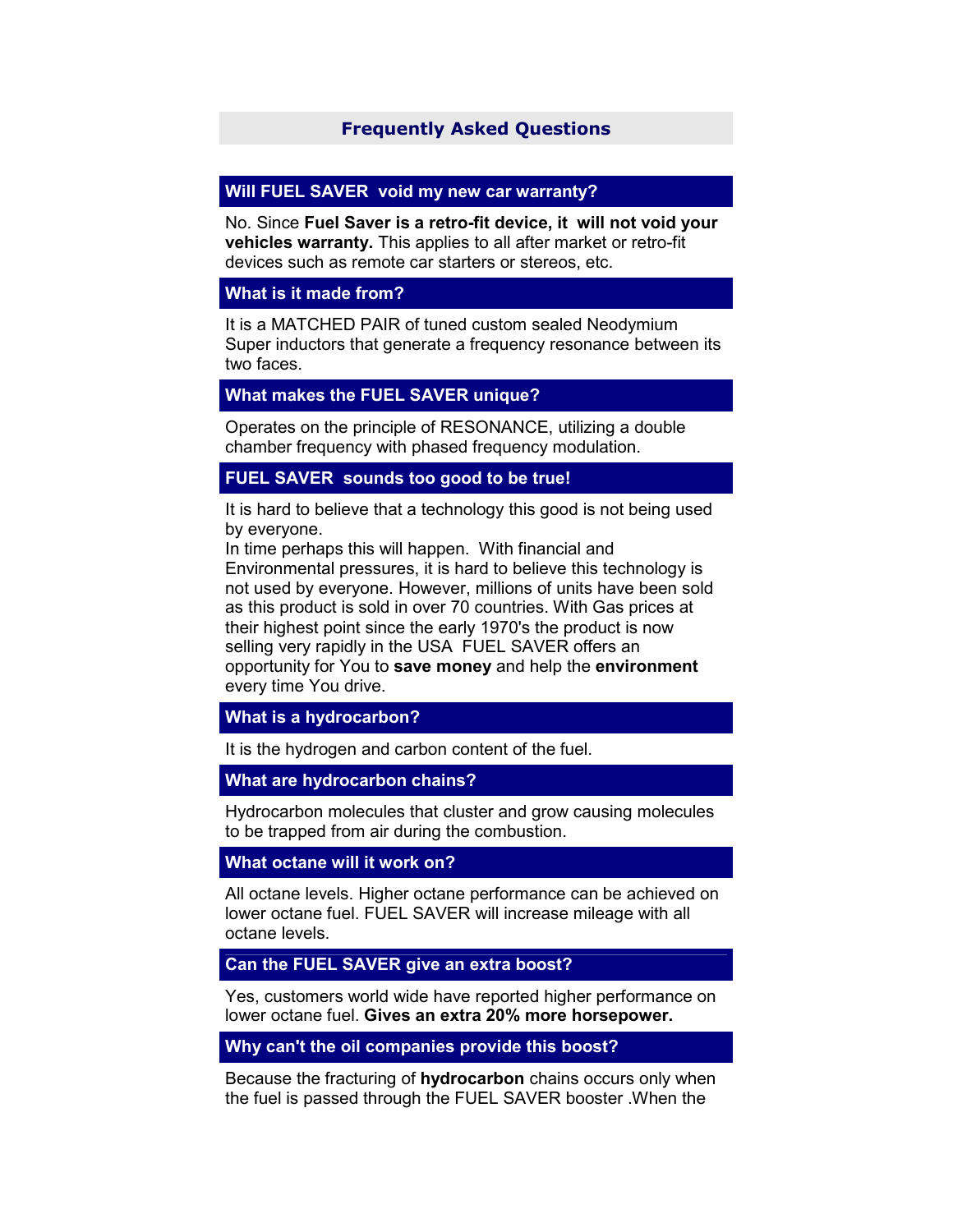engine is turned off, the fracturing of hydrocarbon chains stops. The phenomena of fracturing the hydrocarbon chains only can be induced by the FUEL SAVER.

**Will it work on fuels other than (petrol) gasoline?**

Yes, it will work on (petrol) Gasoline, Diesel, Natural Gas and Liquid Propane gas (LPG).

### **Can I install the FUEL SAVER?**

Yes, however you must make sure you are placing the FUEL SAVER on the correct line "the one under pressure from the fuel pump" Note that fuel injection engines have two lines running in parallel between the fuel tank and the engine, a **supply line** and a return line, so make sure to install it on the **supply line**.

## **Can I use FUEL SAVER for Diesel engines?**

YES. The FUEL SAVER also offers substantial savings and a drastic reduction in NO emissions and soot.

### **What about a leased vehicle?**

No Problem. When the lease is up, simply remove it and put it on your next vehicle.

#### **What kind of fuel line can Fuel Saver be installed on?**

All types of line, **metal, plastic or rubber**, but optimum results are achieved on metal line, so if the fuel line is a combination of metal and rubber, then install it on the **metal section**. It is most important for Fuel Saver to be as close as possible to your Fuel Injection System or Carburetor.

### **Will it work on fuel injection?**

Yes, place the FUEL SAVER as close to the injection system as possible.

**Do I need more than one FUEL SAVER for fuel injected systems?**

*(\*can be used for engines up to 16 cylinders, fuel lines up to 2.54 cm)*

**Gasoline (petrol) & LPG Engines To 2.0 liters = 1 unit recommended 2.0 - 4 liters = 2 units recommended 4 - 7 liters = 3 units recommended** 

**Over 7 liters = 4 units recommended** 

**Diesel Engines** 

**To 3 liters = 2 units recommended 3 - 8 liters = 5 units recommended Heavy Diesel Engines to 500 HP = 6 units recommended Heavy Diesel Engines over 500 HP = 7 units recommended .**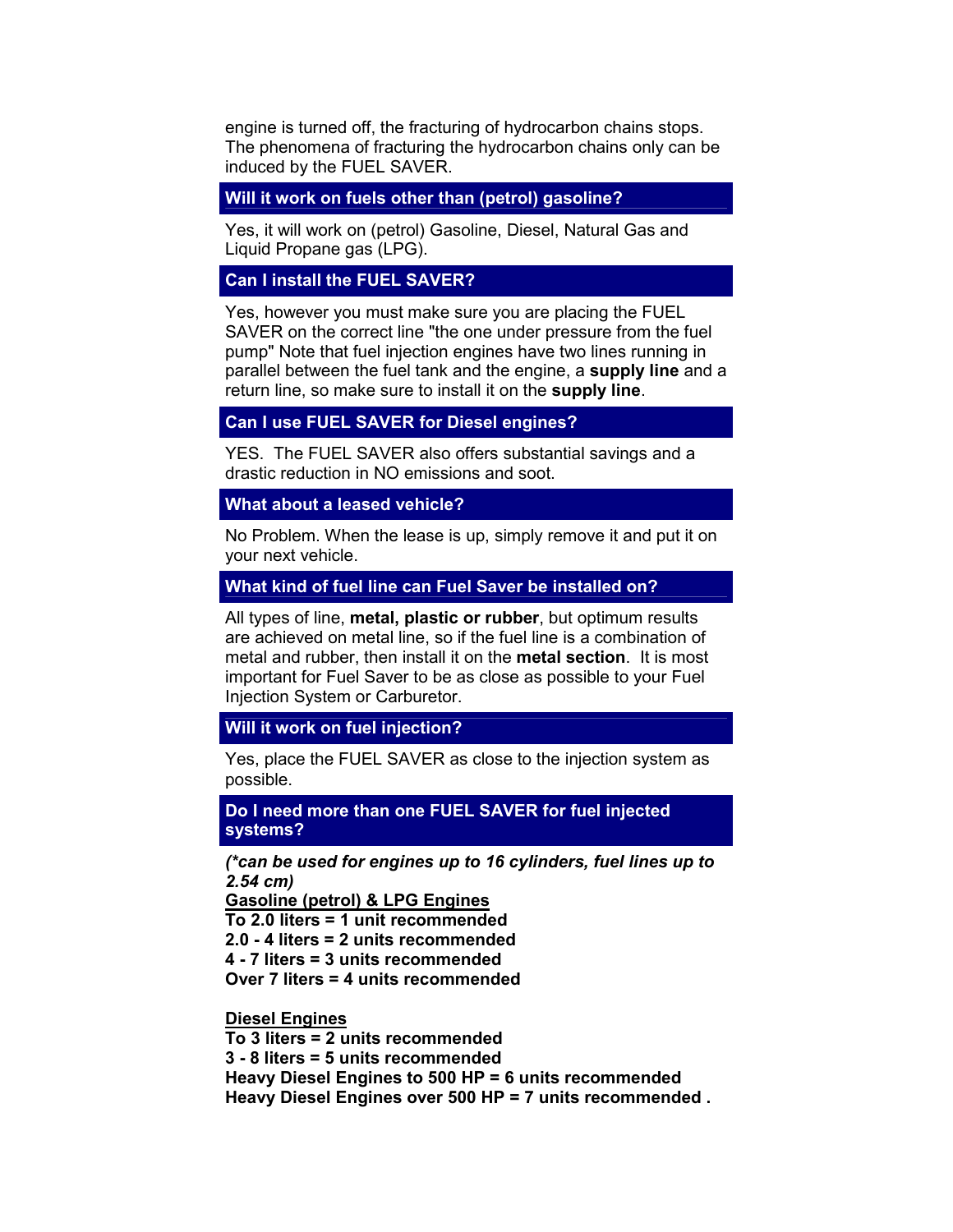## **Do I need to adjust my carburetor?**

No, you should not have to make any adjustment to see the improvement as long as the engine was well tuned in the first place.

### **When should I check my mileage and when can I expect results?**

Make sure you check your mileage before you install the FUEL SAVER. Mileage is the sum of the total miles driven divided by the amount of fuel used. We suggest that you drive 1500 miles of normal driving and then make your before and after comparisons.

#### **Why 1500 miles?**

This allows the FUEL SAVER to do it's job of removing the **Carbon & Varnish**

deposits. Remember it took thousands of miles to build up these deposits in your engine.

# **How much improvement can I expect?**

This depends on the size and type of the engine, mode of driving whether city or highway, and weather conditions. Fuel savings of up to 27% have been reported. In addition, Increased Performance and lower operating temperature of the vehicle will be noted.

# **How does the FUEL SAVER clean the engine?**

Your engine builds up carbon / varnish deposits because of Incomplete combustion (improper burning). Molecules that are non homogeneous are found in both **Gasoline** and **Diesel** Fuel. As these molecules begin to cluster and grow, some molecules become trapped during combustion, air is unable to reach the trapped molecules and they do not burn completely. Instead they are expelled into the **atmosphere** or retained as carbon/varnish deposits inside your engine. The FUEL SAVER literally breaks the cluster of molecules apart, which otherwise could not penetrate a cluster, more **Oxygen** is now able to reach the individual molecule and **complete combustion takes place**.

#### **Does high temperature effect performance?**

The FUEL SAVER is designed to operate in temperatures up to 590'F (310'C).

The FUEL SAVER should not be placed in close proximity of the exhaust manifold.

### **How soon will the FUEL SAVER pay for itself?**

This is directly proportional to the amount of driving you do and the price you pay for fuel. Users have reported that the FUEL